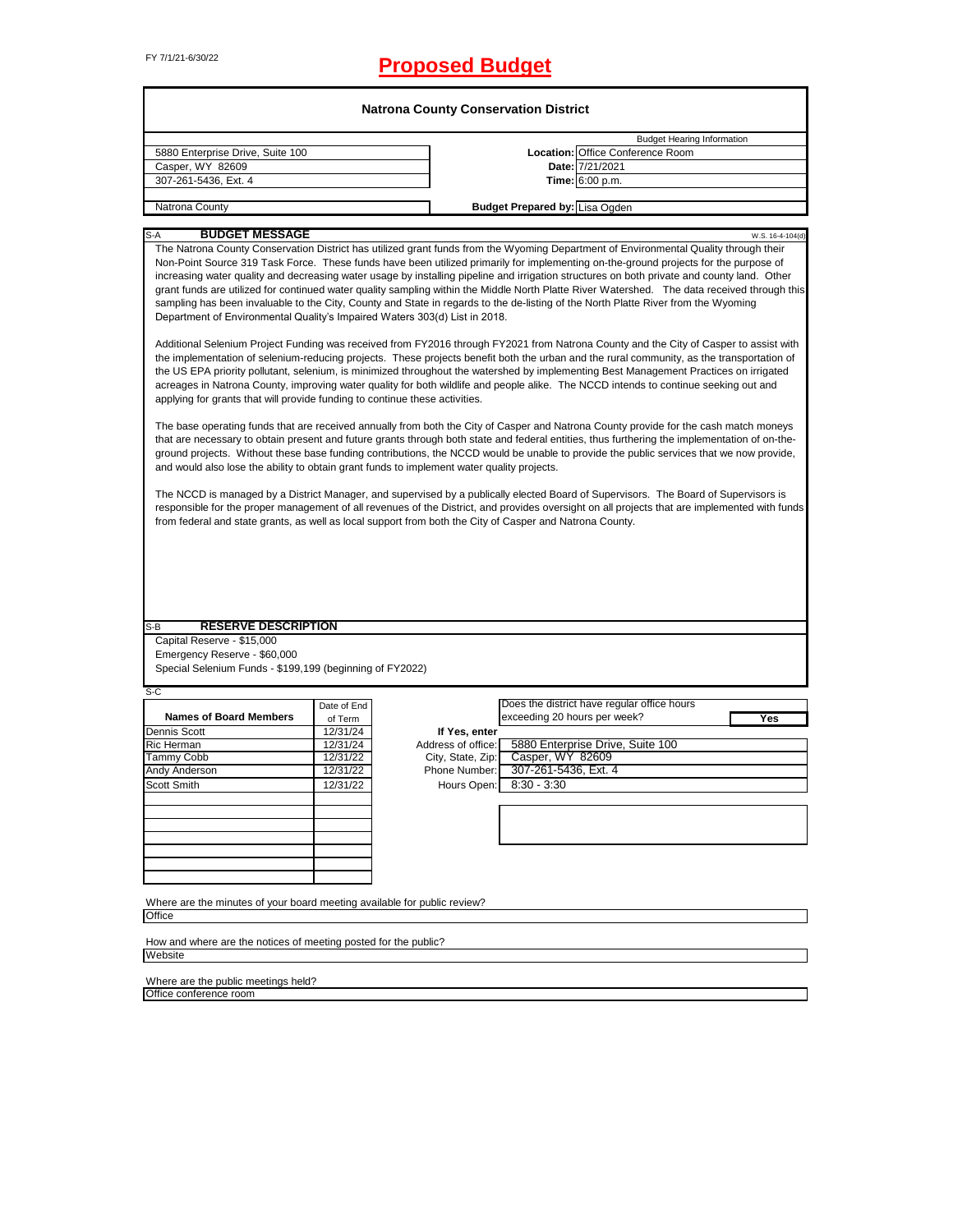## **PROPOSED BUDGET SUMMARY**

|       | <b>OVERVIEW</b>                                             | 2019-2020    | 2020-2021 | 2021-2022  | Pending  |
|-------|-------------------------------------------------------------|--------------|-----------|------------|----------|
|       |                                                             | Actual       | Estimated | Proposed   | Approval |
|       |                                                             |              |           |            |          |
| $S-1$ | <b>Total Budgeted Expenditures</b>                          | \$429,655    | \$391,843 | \$656,748  |          |
| $S-2$ | <b>Total Principal to Pay on Debt</b>                       | \$0          | \$0       |            |          |
| $S-3$ | <b>Total Change to Restricted Funds</b>                     | $-$ \$40,835 | \$55,000  | -\$199,149 |          |
|       |                                                             |              |           |            |          |
| $S-4$ | <b>Total General Fund and Forecasted Revenues Available</b> | \$326,617    | \$464,140 | \$465.806  |          |
|       |                                                             |              |           |            |          |
| $S-5$ | Amount requested from County Commissioners                  | \$0          | \$0       |            |          |
|       |                                                             |              |           |            |          |
| $S-6$ | <b>Additional Funding Needed:</b>                           |              |           |            |          |
|       |                                                             |              |           |            |          |

|              | <b>REVENUE SUMMARY</b>                     | 2019-2020 | 2020-2021             | 2021-2022                            | Pending                                                                                                                                                                                                                         |
|--------------|--------------------------------------------|-----------|-----------------------|--------------------------------------|---------------------------------------------------------------------------------------------------------------------------------------------------------------------------------------------------------------------------------|
|              |                                            | Actual    | Estimated             | Proposed                             | Approval                                                                                                                                                                                                                        |
|              |                                            |           |                       |                                      |                                                                                                                                                                                                                                 |
| $S-7$        | <b>Operating Revenues</b>                  | \$10,741  | \$13,025              | \$10,000                             | <u> Maria Sant</u>                                                                                                                                                                                                              |
| $S-8$        | Tax levy (From the County Treasurer)       | \$0       | \$0                   | \$0                                  | aan waxaa iyo Google                                                                                                                                                                                                            |
| $S-9$        | <b>Government Support</b>                  | \$133,177 | \$131,072             | \$93,224                             | <u>startin e</u>                                                                                                                                                                                                                |
| $S-10$       | <b>Grants</b>                              | \$139,625 | \$278,474             | \$315,000                            | <u>ti ka</u>                                                                                                                                                                                                                    |
| $S-11$       | Other County Support (Not from Co. Treas.) | \$0       | \$0                   | \$0                                  | an dhe                                                                                                                                                                                                                          |
| $S-12$       | <b>Miscellaneous</b>                       | \$1,630   | \$125                 | \$176                                | en en de forme de la forme de la forme de la forme de la forme de la forme de la forme de la forme de la form<br>En la forme de la forme de la forme de la forme de la forme de la forme de la forme de la forme de la forme d  |
| $S-13$       | <b>Other Forecasted Revenue</b>            | \$0       | \$0                   | \$0                                  | enti<br>Galia                                                                                                                                                                                                                   |
|              |                                            |           |                       |                                      |                                                                                                                                                                                                                                 |
| $S-14$       | <b>Total Revenue</b>                       | \$285,173 | \$422,696             | \$418,400                            |                                                                                                                                                                                                                                 |
|              | FY 7/1/21-6/30/22                          |           |                       | Natrona County Conservation District |                                                                                                                                                                                                                                 |
|              | <b>EXPENDITURE SUMMARY</b>                 | 2019-2020 | 2020-2021             | 2021-2022                            | Pending                                                                                                                                                                                                                         |
|              |                                            | Actual    | Estimated             | Proposed                             | Approval                                                                                                                                                                                                                        |
|              |                                            |           |                       |                                      |                                                                                                                                                                                                                                 |
| $S-15$       | <b>Capital Outlay</b>                      | \$0       | \$0                   | \$0                                  | en de la familie de la familie de la familie de la familie de la familie de la familie de la familie de la fam<br>Décembre de la familie de la familie de la familie de la familie de la familie de la familie de la familie de |
| $S-16$       | <b>Interest and Fees On Debt</b>           | \$0       | \$0                   | \$0                                  | enne<br>Maria                                                                                                                                                                                                                   |
| $S-17$       | <b>Administration</b>                      | \$62,971  | \$62,983              | \$84,900                             | <u>tion and</u>                                                                                                                                                                                                                 |
| $S-18$       | <b>Operations</b>                          | \$228,602 | $\overline{$}280,305$ | \$319,394                            | saa aan ah                                                                                                                                                                                                                      |
| $S-19$       | <b>Indirect Costs</b>                      | \$12,247  | \$13,555              | \$13,305                             |                                                                                                                                                                                                                                 |
| <b>S-20R</b> | <b>Expenditures paid by Reserves</b>       | \$125,835 | \$35,000              | \$239,149                            | <u>Sidoo ka s</u>                                                                                                                                                                                                               |
| $S-20$       | <b>Total Expenditures</b>                  | \$429,655 | \$391,843             | \$656,748                            | a a shekarar 200                                                                                                                                                                                                                |
|              |                                            | 2019-2020 | 2020-2021             | 2021-2022                            | Pending                                                                                                                                                                                                                         |
|              | <b>DEBT SUMMARY</b>                        | Actual    | Estimated             | Proposed                             | Approval                                                                                                                                                                                                                        |
|              |                                            |           |                       |                                      |                                                                                                                                                                                                                                 |
| $S-21$       | <b>Principal Paid on Debt</b>              | \$0       | \$0                   | \$0                                  | enia<br>Maria                                                                                                                                                                                                                   |
|              |                                            |           |                       |                                      |                                                                                                                                                                                                                                 |
|              | <b>CASH AND INVESTMENTS</b>                | 2019-2020 | 2020-2021             | 2021-2022                            | Pending                                                                                                                                                                                                                         |
|              |                                            | Actual    | Estimated             | Proposed                             | Approval                                                                                                                                                                                                                        |
|              | <b>TOTAL GENERAL FUNDS</b>                 |           |                       |                                      |                                                                                                                                                                                                                                 |
| $S-22$       |                                            | \$41,444  | \$41,444              | \$47,406                             | <u>esta politika politika politika politika politika politika politika politika politika politika politika polit</u>                                                                                                            |
|              | <b>Summary of Reserve Funds</b>            |           |                       |                                      |                                                                                                                                                                                                                                 |
|              |                                            |           |                       |                                      |                                                                                                                                                                                                                                 |

S-23 **Beginning Balance in Reserve Accounts**

S-24 a. Sinking and Debt Service Funds

- 
- S-26 c. Bond Funds **Total Reserves (a+b+c)** S-27 **Amount to be added**  S-28 a. Sinking and Debt Service Funds S-29 b. Reserves \$85,000 | \$90,000 | \$40,000 *|* S-30 c. Bond Funds

| $S-24$ | a. Sinking and Debt Service Funds    | \$0       | \$0 <sub>l</sub> |           |                       |
|--------|--------------------------------------|-----------|------------------|-----------|-----------------------|
| $S-25$ | b. Reserves                          | \$300,034 | \$259,199        |           |                       |
| $S-26$ | c. Bond Funds                        | \$01      | <b>\$01</b>      |           |                       |
|        | Total Reserves (a+b+c)               | \$300,034 | \$259,199        | \$314.199 |                       |
| $S-27$ | Amount to be added                   |           |                  |           |                       |
| $S-28$ | a. Sinking and Debt Service Funds    | \$0       | \$0I             |           |                       |
| S-29   | b. Reserves                          | \$85,000  | \$90,000         | \$40,000  |                       |
| $S-30$ | c. Bond Funds                        | \$01      | \$0              |           |                       |
|        | Total to be added $(a+b+c)$          | \$85,000  | \$90,000         | \$40,000  |                       |
| $S-31$ | <b>Subtotal</b>                      | \$385,034 | \$349,199        |           | \$354.199             |
| S-32   | Less Total to be spent               | \$125,835 | \$35,000         | \$239.149 |                       |
| $S-33$ | TOTAL RESERVES AT END OF FISCAL YEAR | \$259,199 | \$314,199        | \$115.050 |                       |
|        |                                      |           |                  |           | <b>End of Summary</b> |

Date adopted by Special District

**DISTRICT ADDRESS:** 5880 Enterprise Drive, Suite 100 **PREPARED BY:** Lisa Ogden

Casper, WY 82609

*Budget Officer / District Official (if not same as "Submitted by")*

**DISTRICT PHONE:** 307-261-5436, Ext. 4

1/23/19 *Form approved by Wyoming Department of Audit, Public Funds Division Prepared in compliance with the Uniform Municipal Fiscal Procedures Act (W.S. 16-4-101 through 124) as it applies.*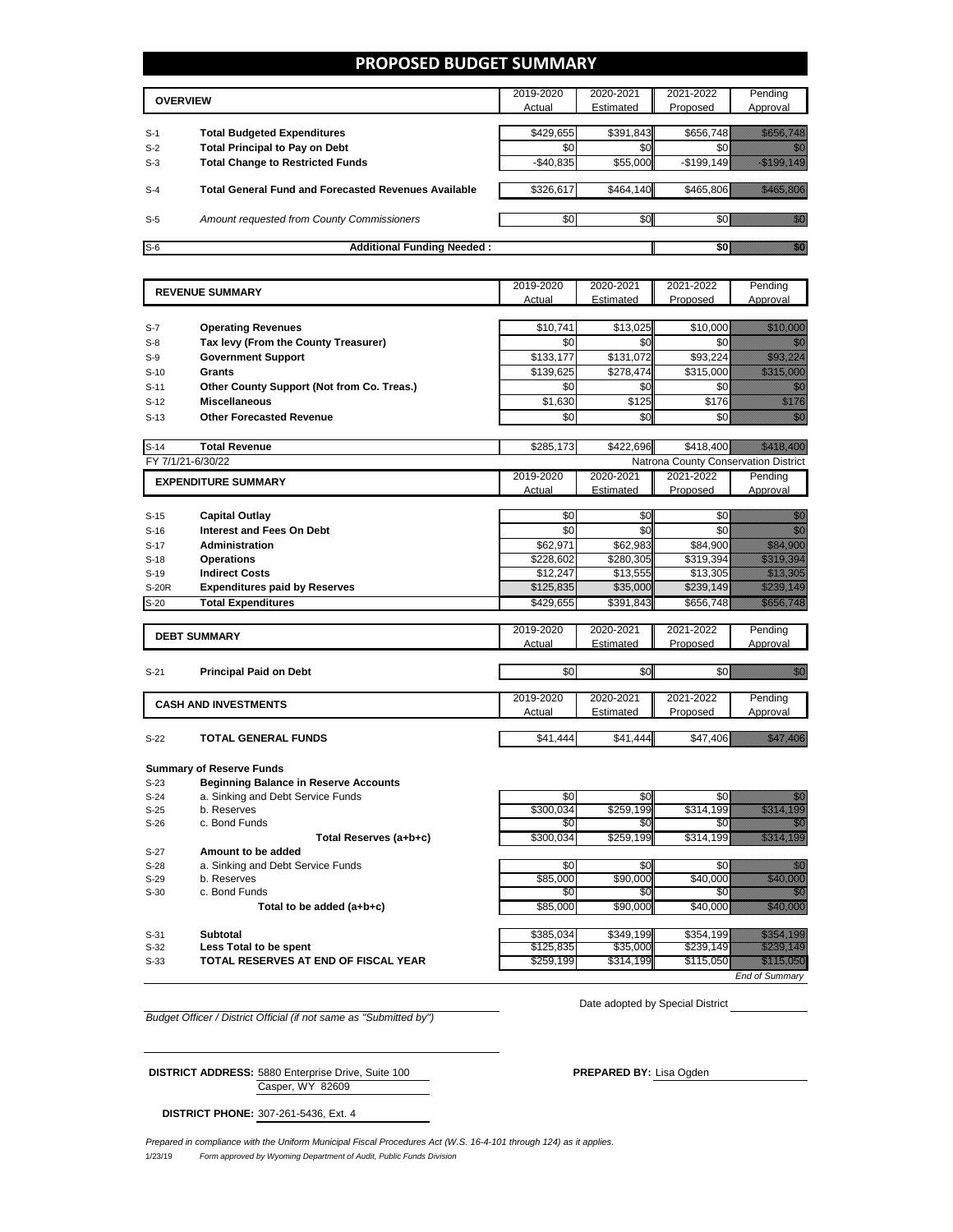|                    | Natrona County Conservation District                         |                                 |                       |           | <b>FYE</b>           | 6/30/2022                                                                                                            |
|--------------------|--------------------------------------------------------------|---------------------------------|-----------------------|-----------|----------------------|----------------------------------------------------------------------------------------------------------------------|
|                    | <b>NAME OF DISTRICT/BOARD</b>                                |                                 |                       |           |                      |                                                                                                                      |
|                    |                                                              |                                 |                       |           |                      |                                                                                                                      |
|                    | PROPERTY TAXES AND ASSESSMENTS                               |                                 |                       |           |                      |                                                                                                                      |
|                    |                                                              |                                 |                       |           |                      |                                                                                                                      |
|                    |                                                              | <b>DOA Chart</b><br>of Accounts | 2019-2020             | 2020-2021 | 2021-2022            | Pending                                                                                                              |
| $R-1$              | <b>Property Taxes and Assessments Received</b>               |                                 | Actual                | Estimated | Proposed             | Approval                                                                                                             |
| $R-1.1$            | Tax Levy (From the County Treasurer)                         | 4001                            |                       |           |                      |                                                                                                                      |
| $R-1.2$            | Other County Support (see note on the right)                 | 4005                            |                       |           |                      |                                                                                                                      |
|                    |                                                              |                                 |                       |           |                      |                                                                                                                      |
|                    | <b>FORECASTED REVENUE</b>                                    |                                 |                       |           |                      |                                                                                                                      |
|                    |                                                              |                                 |                       |           |                      |                                                                                                                      |
|                    |                                                              | <b>DOA Chart</b><br>of Accounts | 2019-2020             | 2020-2021 | 2021-2022            | Pending                                                                                                              |
|                    |                                                              |                                 | Actual                | Estimated | Proposed             | Approval                                                                                                             |
| $R-2$              | <b>Revenues from Other Governments</b><br><b>State Aid</b>   | 4211                            |                       |           |                      | <u> Karl Sara</u>                                                                                                    |
| $R - 2.1$          |                                                              | 4237                            | \$13,177              | \$11,072  | \$13,224<br>\$40,000 | <u>ta kasaalaa kasaalaa kasaalaa kasaalaa kasaalaa kasaalaa kasaalaa kasaalaa kasaalaa kasaalaa kasaalaa kasaala</u> |
| $R-2.2$<br>$R-2.3$ | Additional County Aid (non-treasurer)                        | 4237                            | \$85,000<br>\$35,000  | \$85,000  | \$40,000             | <u>ta ka</u>                                                                                                         |
| $R-2.4$            | City (or Town) Aid<br>Other (Specify)                        | 4237                            |                       | \$35,000  |                      |                                                                                                                      |
|                    |                                                              |                                 |                       |           |                      |                                                                                                                      |
| $R - 2.5$<br>$R-3$ | <b>Total Government Support</b><br><b>Operating Revenues</b> |                                 | \$133,177             | \$131,072 | \$93,224             | <u> Karl Sara</u>                                                                                                    |
| $R - 3.1$          | <b>Customer Charges</b>                                      | 4300                            |                       |           |                      |                                                                                                                      |
| $R - 3.2$          | Sales of Goods or Services                                   | 4300                            | \$10,741              | \$13,025  | \$10,000             | <u> Maria Barati (</u>                                                                                               |
| $R - 3.3$          | <b>Other Assessments</b>                                     | 4503                            |                       |           |                      |                                                                                                                      |
| $R - 3.4$          | <b>Total Operating Revenues</b>                              |                                 | \$10,741              | \$13,025  | \$10,000             | <u> Elizabeth Carlottan (</u>                                                                                        |
| $R - 4$            | Grants                                                       |                                 |                       |           |                      |                                                                                                                      |
| $R - 4.1$          | <b>Direct Federal Grants</b>                                 | 4201                            |                       |           |                      |                                                                                                                      |
| $R-4.2$            | Federal Grants thru State Agencies                           | 4201                            | \$132,120             | \$210,474 | \$315,000            | <u> Hermann Star (1989)</u>                                                                                          |
| $R-4.3$            | <b>Grants from State Agencies</b>                            | 4211                            | \$7,505               | \$68,000  |                      |                                                                                                                      |
| $R - 4.4$          | <b>Total Grants</b>                                          |                                 | \$139,625             | \$278,474 | \$315,000            | a a shekarar 200                                                                                                     |
| $R-5$              | <b>Miscellaneous Revenue</b>                                 |                                 |                       |           |                      |                                                                                                                      |
| $R-5.1$            | Interest                                                     | 4501                            | \$330                 | \$125     | \$176                | <u>tik ku</u>                                                                                                        |
| $R-5.2$            | Other: Specify<br>Area IV Meeting                            | 4500                            | \$1,300               |           |                      |                                                                                                                      |
| $R-5.3$            | Other: Additional                                            |                                 |                       |           |                      |                                                                                                                      |
|                    | R-5.4 Total Miscellaneous                                    |                                 | \$1,630               | \$125     |                      | \$176<br>77. pr. n. št                                                                                               |
| $R - 5.5$          | <b>Total Forecasted Revenue</b>                              |                                 | $\overline{$}285,173$ | \$422,696 | \$418,400            | <u>ta kalendari k</u>                                                                                                |
| $R-6$              | <b>Other Forecasted Revenue</b>                              |                                 |                       |           |                      |                                                                                                                      |
| $R-6.1$            | a. Other past due as estimated by Co. Treas.                 | 4004                            |                       |           |                      |                                                                                                                      |
| $R-6.2$            | b. Other forecasted revenue (specify):                       |                                 |                       |           |                      |                                                                                                                      |
| $R-6.3$            |                                                              | 4500                            |                       |           |                      |                                                                                                                      |
| $R-6.4$            |                                                              | 4500                            |                       |           |                      |                                                                                                                      |

R-6.5

R-6.6 **Total Other Forecasted Revenue (a+b)** \$0 \$0 \$0 \$0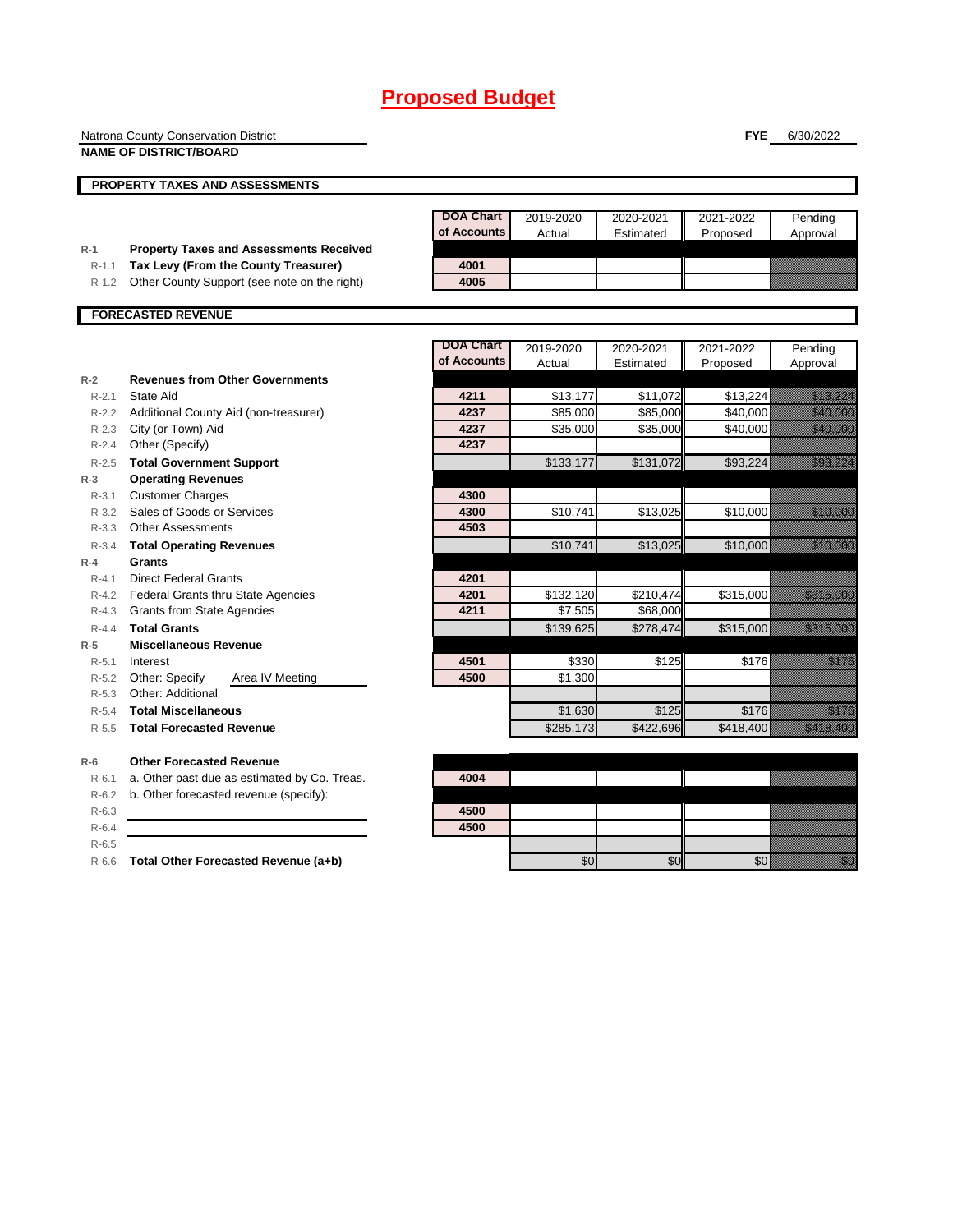#### **CAPITAL OUTLAY BUDGET**

| 6201<br>6210 |
|--------------|
|              |
|              |
|              |
| 6211         |
|              |
| 6200         |
| 6200         |
|              |
|              |
|              |

| <b>DOA Chart</b> | 2019-2020 | 2020-2021 | 2021-2022 | Pending  |
|------------------|-----------|-----------|-----------|----------|
| of Accounts      | Actual    | Estimated | Proposed  | Approval |
|                  |           |           |           |          |
| 6201             |           |           |           |          |
| 6210             |           |           |           |          |
| 6211             |           |           |           |          |
|                  |           |           |           |          |
| 6200             |           |           |           |          |
| 6200             |           |           |           |          |
|                  |           |           |           |          |
|                  |           | \$(       |           |          |

#### **ADMINISTRATION BUDGET**

|           |                                      | <b>DOA Chart</b> | 2019-2020 | 2020-2021 | 2021-2022 | Pending                                                                                                                                                                                                                          |
|-----------|--------------------------------------|------------------|-----------|-----------|-----------|----------------------------------------------------------------------------------------------------------------------------------------------------------------------------------------------------------------------------------|
|           |                                      | of Accounts      | Actual    | Estimated | Proposed  | Approval                                                                                                                                                                                                                         |
| $E-2$     | <b>Personnel Services</b>            |                  |           |           |           |                                                                                                                                                                                                                                  |
| $E - 2.1$ | Administrator                        | 7002             | \$43,000  | \$44,000  | \$44,000  | <u> Herministro de la pro</u>                                                                                                                                                                                                    |
| $E - 2.2$ | Secretary                            | 7003             |           |           |           |                                                                                                                                                                                                                                  |
| $E - 2.3$ | Clerical                             | 7004             |           |           |           |                                                                                                                                                                                                                                  |
| $E - 2.4$ | Other (Specify)                      |                  |           |           |           |                                                                                                                                                                                                                                  |
| $E-2.5$   | <b>Grant Management</b>              | 7005             | \$14,878  | \$14,500  | \$24,000  | a a a an t-òrdan an t-òrdan an t-òrdan an t-òrdan an t-òrdan an Dùbhail an Dùbhail an Dùbhail an Dùbhail an Dù                                                                                                                   |
| $E - 2.6$ | Grant/Office Support                 | 7005             | \$2,074   | \$0       | \$7,000   |                                                                                                                                                                                                                                  |
| $E - 2.7$ |                                      |                  |           |           |           |                                                                                                                                                                                                                                  |
| $E-3$     | <b>Board Expenses</b>                |                  |           |           |           |                                                                                                                                                                                                                                  |
| $E - 3.1$ | Travel                               | 7011             |           |           |           |                                                                                                                                                                                                                                  |
| $E-3.2$   | Mileage                              | 7012             |           |           |           |                                                                                                                                                                                                                                  |
| $E - 3.3$ | Other (Specify)                      |                  |           |           |           |                                                                                                                                                                                                                                  |
| $E-3.4$   | Travel/Mtgs/Leg Mtg                  | 7013             | \$1,937   | \$3,500   | \$3,500   | a katika katika katika katika katika katika katika katika katika katika katika katika katika katika katika kat<br>Katika katika katika katika katika katika katika katika katika katika katika katika katika katika katika katik |
| $E - 3.5$ |                                      | 7013             |           |           |           |                                                                                                                                                                                                                                  |
| $E - 3.6$ |                                      |                  |           |           |           |                                                                                                                                                                                                                                  |
| $E-4$     | <b>Contractual Services</b>          |                  |           |           |           |                                                                                                                                                                                                                                  |
| $E - 4.1$ | Legal                                | 7021             |           |           |           |                                                                                                                                                                                                                                  |
| $E - 4.2$ | Accounting/Auditing                  | 7022             | \$525     | \$525     | \$5,000   | <u>tara da</u>                                                                                                                                                                                                                   |
| $E - 4.3$ | Other (Specify)                      |                  |           |           |           |                                                                                                                                                                                                                                  |
| $E - 4.4$ |                                      | 7023             |           |           |           |                                                                                                                                                                                                                                  |
| $E-4.5$   |                                      | 7023             |           |           |           |                                                                                                                                                                                                                                  |
| $E-4.6$   |                                      |                  |           |           |           |                                                                                                                                                                                                                                  |
| $E-5$     | <b>Other Administrative Expenses</b> |                  |           |           |           |                                                                                                                                                                                                                                  |
| $E - 5.1$ | <b>Office Supplies</b>               | 7031             | \$509     | \$228     | \$600     | a a an t-òrdan<br>Bàrdain                                                                                                                                                                                                        |
| $E - 5.2$ | Office equipment, rent & repair      | 7032             | \$48      | \$230     | \$800     | <b>Santana</b>                                                                                                                                                                                                                   |
| $E - 5.3$ | Education                            | 7033             |           |           |           |                                                                                                                                                                                                                                  |
| $E - 5.4$ | Registrations                        | 7034             |           |           |           |                                                                                                                                                                                                                                  |
| $E-5.5$   | Other (Specify)                      |                  |           |           |           |                                                                                                                                                                                                                                  |
| $E-5.6$   |                                      | 7035             |           |           |           |                                                                                                                                                                                                                                  |
| $E - 5.7$ |                                      | 7035             |           |           |           |                                                                                                                                                                                                                                  |
| $E - 5.8$ |                                      |                  |           |           |           |                                                                                                                                                                                                                                  |
| $E-6$     | <b>TOTAL ADMINISTRATION</b>          |                  | \$62,971  | \$62,983  | \$84,900  | a a an ainm                                                                                                                                                                                                                      |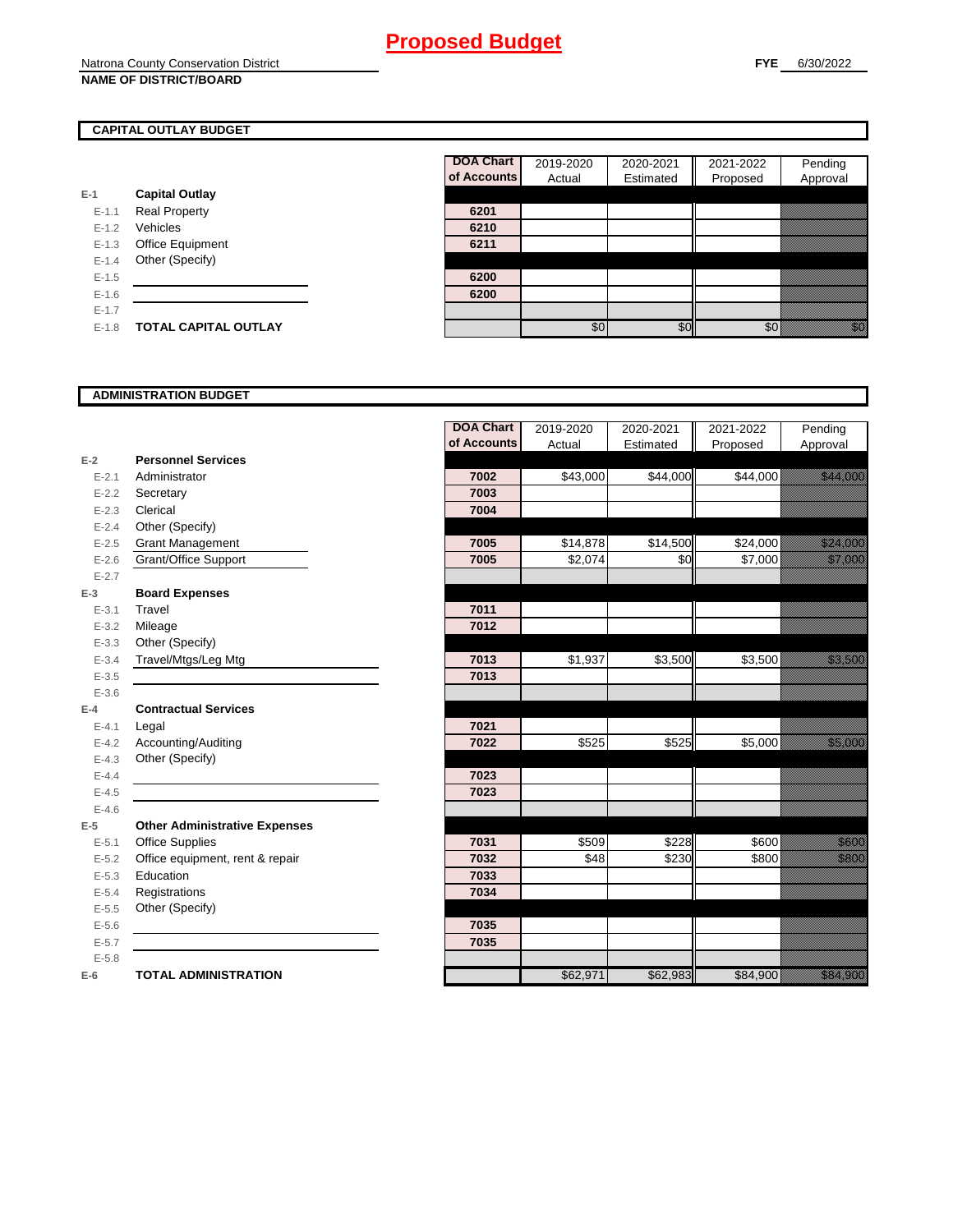#### **OPERATIONS BUDGET**

|           |                                        | <b>DOA Chart</b> | 2019-2020 | 2020-2021 | 2021-2022 | Pending                                                                                                                                                                                                                                 |
|-----------|----------------------------------------|------------------|-----------|-----------|-----------|-----------------------------------------------------------------------------------------------------------------------------------------------------------------------------------------------------------------------------------------|
| $E-7$     | <b>Personnel Services</b>              | of Accounts      | Actual    | Estimated | Proposed  | Approval                                                                                                                                                                                                                                |
| $E - 7.1$ | Wages--Operations                      | 7202             |           |           |           |                                                                                                                                                                                                                                         |
| $E - 7.2$ | <b>Service Contracts</b>               | 7203             |           |           |           |                                                                                                                                                                                                                                         |
| $E - 7.3$ | Other (Specify)                        |                  |           |           |           |                                                                                                                                                                                                                                         |
| $E - 7.4$ |                                        | 7204             |           |           |           |                                                                                                                                                                                                                                         |
| $E - 7.5$ |                                        | 7204             |           |           |           |                                                                                                                                                                                                                                         |
| $E - 7.6$ |                                        |                  |           |           |           |                                                                                                                                                                                                                                         |
| $E-8$     | <b>Travel</b>                          |                  |           |           |           |                                                                                                                                                                                                                                         |
| $E-8.1$   | Mileage                                | 7211             |           |           | \$500     | <u>tik komunistik komunistik komunis</u> tik komunistik komunistik komunistik komunistik komunistik komunistik komunis<br>Komunistik komunistik komunistik komunistik komunistik komunistik komunistik komunistik komunistik komunistik |
| $E - 8.2$ | Other (Specify)                        |                  |           |           |           |                                                                                                                                                                                                                                         |
| $E - 8.3$ |                                        | 7212             |           |           |           |                                                                                                                                                                                                                                         |
| $E - 8.4$ | Education/Travel/Convention            | 7212             | \$3,083   | \$746     | \$1,500   | <u>tik ku</u>                                                                                                                                                                                                                           |
| $E - 8.5$ |                                        |                  |           |           |           |                                                                                                                                                                                                                                         |
| $E-9$     | <b>Operating supplies (List)</b>       |                  |           |           |           |                                                                                                                                                                                                                                         |
| $E-9.1$   | Auto Repairs & Maintenance             | 7220             |           | \$176     | \$1,000   | <u>ta kulturalari koʻpga</u>                                                                                                                                                                                                            |
| $E - 9.2$ | Gas & Oil                              | 7220             | \$382     | \$500     | \$800     | <b>Maritim</b>                                                                                                                                                                                                                          |
| $E-9.3$   | Retail & Sales Costs                   | 7220             | \$11,671  | \$9,149   | \$10,000  | <u>elikuwa kutoka m</u>                                                                                                                                                                                                                 |
| $E-9.4$   | Lab Fund Expenditures                  | 7220             |           | \$440     | \$4,400   | <u>est av den sta</u>                                                                                                                                                                                                                   |
| $E-9.5$   |                                        |                  |           |           |           |                                                                                                                                                                                                                                         |
| $E-10$    | <b>Program Services (List)</b>         |                  |           |           |           |                                                                                                                                                                                                                                         |
| $E-10.1$  | <b>Educational Materials</b>           | 7230             | \$150     | \$150     | \$250     | <u>i karatikana ya kusingan ya kusingan ya kusingan ya kusingan ya kusingan ya kusingan ya kusingan ya kusingan y</u>                                                                                                                   |
| $E-10.2$  | <b>Educational Contributions</b>       | 7230             | \$600     | \$800     | \$800     | <u>tions and the second</u>                                                                                                                                                                                                             |
| $E-10.3$  | <b>Other Special Projects</b>          | 7230             | \$983     | \$358     | \$6,060   | <u>tion and the community of the community of the community of the community of the community of the community of</u>                                                                                                                   |
| $E-10.4$  |                                        | 7230             |           |           |           |                                                                                                                                                                                                                                         |
| $E-10.5$  |                                        |                  |           |           |           |                                                                                                                                                                                                                                         |
| $E-11$    | <b>Contractual Arrangements (List)</b> |                  |           |           |           |                                                                                                                                                                                                                                         |
| $E-11.1$  | <b>Best Management Practices</b>       | 7400             | \$167,419 | \$255,603 | \$249,199 | a a a an t-ainm                                                                                                                                                                                                                         |
| $E-11.2$  | <b>Professional Consulting</b>         | 7400             | \$33,000  | \$4,950   | \$35,000  | <u>tara da</u>                                                                                                                                                                                                                          |
| $E-11.3$  | <b>Water Quality Program</b>           | 7400             | \$6,157   | \$1,738   | \$3,500   | <u>e de la construcción de la construcción de la construcción de la construcción de la construcción de la cons</u>                                                                                                                      |
| $E-11.4$  |                                        | 7400             |           |           |           |                                                                                                                                                                                                                                         |
| $E-11.5$  |                                        |                  |           |           |           |                                                                                                                                                                                                                                         |
| $E-12$    | <b>Other operations (Specify)</b>      |                  |           |           |           |                                                                                                                                                                                                                                         |
| $E-12.1$  | Advertising                            | 7450             | \$25      | \$563     | \$1,250   | <u>tik ku</u>                                                                                                                                                                                                                           |
| $E-12.2$  | <b>Professional Dues</b>               | 7450             | \$5,132   | \$5,132   | \$5,135   | <u>est til starte o</u>                                                                                                                                                                                                                 |
| $E-12.3$  |                                        | 7450             |           |           |           |                                                                                                                                                                                                                                         |
| $E-12.4$  |                                        | 7450             |           |           |           |                                                                                                                                                                                                                                         |
| $E-12.5$  |                                        |                  |           |           |           |                                                                                                                                                                                                                                         |
| $E-13$    | <b>TOTAL OPERATIONS</b>                |                  | \$228,602 | \$280,305 | \$319,394 | <u> Harristo Santa</u>                                                                                                                                                                                                                  |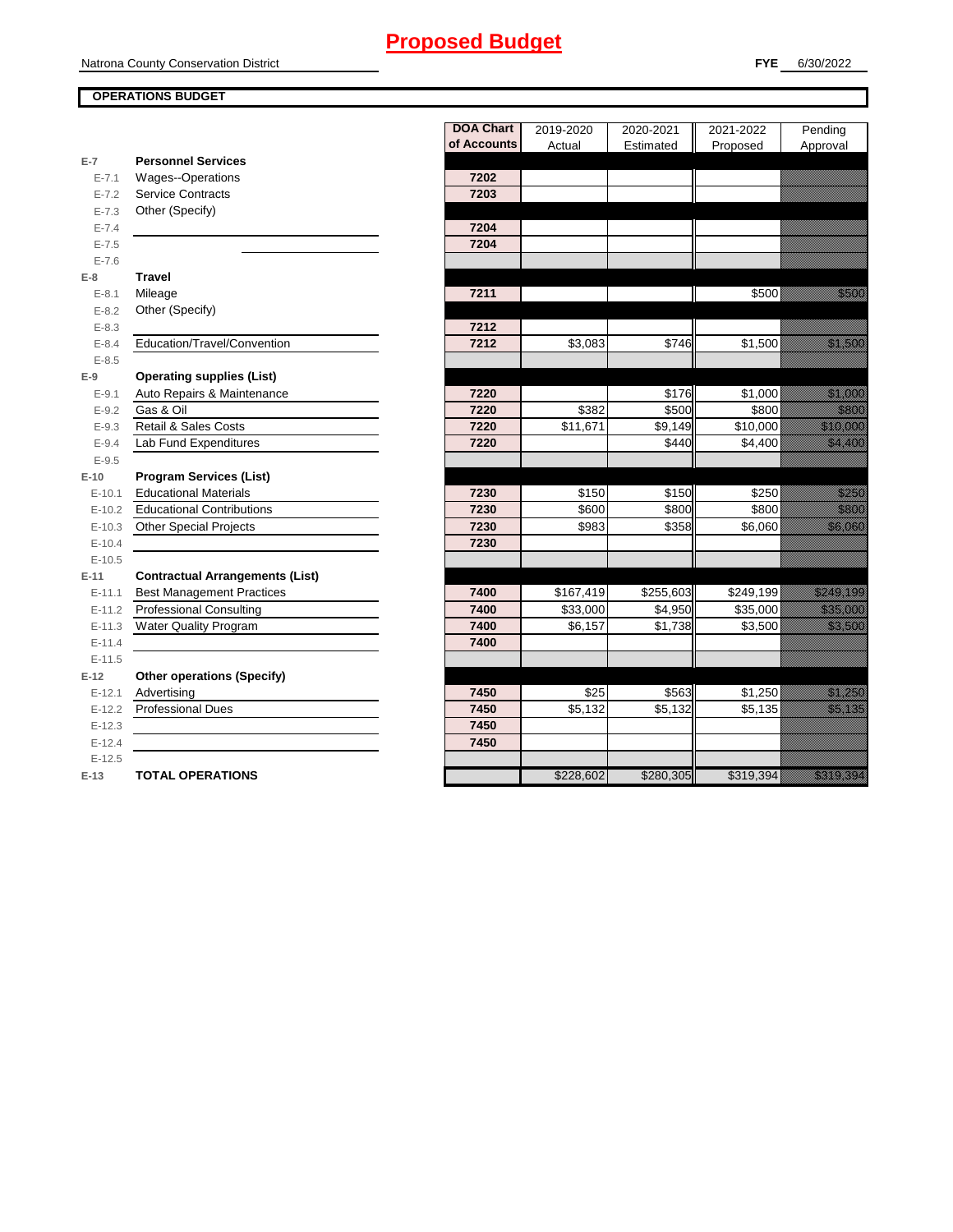#### **INDIRECT COSTS BUDGET**

|          |                              | <b>DOA Chart</b> | 2019-2020 | 2020-2021 | 2021-2022 | Pending                                                                                                             |
|----------|------------------------------|------------------|-----------|-----------|-----------|---------------------------------------------------------------------------------------------------------------------|
|          |                              | of Accounts      | Actual    | Estimated | Proposed  | Approval                                                                                                            |
| $E-14$   | <b>Insurance</b>             |                  |           |           |           |                                                                                                                     |
| $E-14.1$ | Liability                    | 7502             | \$629     | \$500     | \$750     |                                                                                                                     |
| $E-14.2$ | Buildings and vehicles       | 7503             | \$390     | \$390     | \$450     | <u> Mille S</u>                                                                                                     |
| $E-14.3$ | Equipment                    | 7504             |           |           |           |                                                                                                                     |
| $E-14.4$ | Other (Specify)              |                  |           |           |           |                                                                                                                     |
| $E-14.5$ | <b>Bond</b>                  | 7505             | \$350     | \$350     | \$350     |                                                                                                                     |
| $E-14.6$ |                              | 7505             |           |           |           |                                                                                                                     |
| $E-14.7$ |                              |                  |           |           |           |                                                                                                                     |
| $E-15$   | Indirect payroll costs:      |                  |           |           |           |                                                                                                                     |
| $E-15.1$ | FICA (Social Security) taxes | 7511             | \$3,717   | \$4,050   | \$4,360   | <u>e dhe që përfshën për përfshën për përfshën për përfshën për përfshën për përfshën për përfshën për përfshën</u> |
| $E-15.2$ | <b>Workers Compensation</b>  | 7512             | \$1,085   | \$1,170   | \$1,475   | <u>eli ko</u>                                                                                                       |
| $E-15.3$ | <b>Unemployment Taxes</b>    | 7513             | \$51      | \$155     | \$165     | <u>eli yerleşi</u>                                                                                                  |
| $E-15.4$ | Retirement                   | 7514             | \$5,127   | \$5,950   | \$4,900   | <u>i ka</u>                                                                                                         |
| $E-15.5$ | <b>Health Insurance</b>      | 7515             |           |           |           |                                                                                                                     |
| $E-15.6$ | Other (Specify)              |                  |           |           |           |                                                                                                                     |
| $E-15.7$ | Life Insurance               | 7516             | \$28      | \$55      | \$55      |                                                                                                                     |
| $E-15.8$ | Medicare                     | 7516             | \$869     | \$935     | \$800     | eli kolo                                                                                                            |
| $E-15.9$ |                              |                  |           |           |           |                                                                                                                     |
|          |                              |                  |           |           |           |                                                                                                                     |
| $E-17$   | <b>TOTAL INDIRECT COSTS</b>  |                  | \$12,247  | \$13,555  | \$13,305  |                                                                                                                     |

#### **DEBT SERVICE BUDGET**

**D-1**

Г

|         |                           | <b>DOA Chart</b> | 2019-2020 | 2020-2021     | 2021-2022 | Pending  |
|---------|---------------------------|------------------|-----------|---------------|-----------|----------|
|         |                           | of Accounts      | Actual    | Estimated     | Proposed  | Approval |
| $D-1$   | <b>Debt Service</b>       |                  |           |               |           |          |
| $D-1.1$ | Principal                 | 6401             |           |               |           |          |
| $D-1.2$ | Interest                  | 6410             |           |               |           |          |
| $D-1.3$ | Fees                      | 6420             |           |               |           |          |
| $D-2$   | <b>TOTAL DEBT SERVICE</b> |                  | \$0       | $\frac{1}{2}$ |           |          |